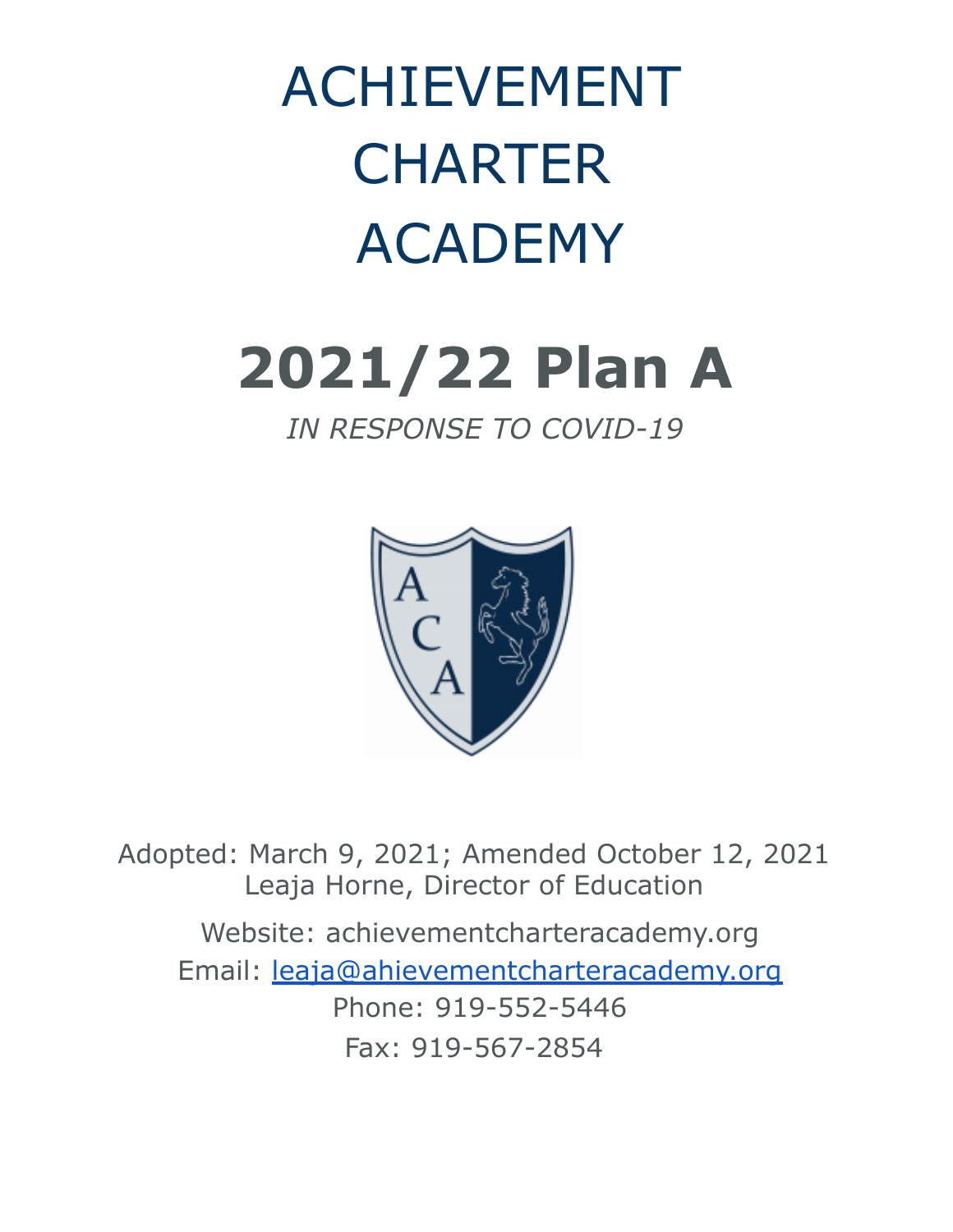## **INTRODUCTION**

We have created this plan to aid in navigating the establishment of our school where employees, students, and families feel safe and to reduce the impact of COVID-19 conditions in our school community. The guidelines referenced in this plan are based on guidance from the Centers for Disease Control and Prevention (CDC) and World Health Organization (WHO). Regular updates will be made to this plan based on information provided by the CDC, WHO, and applicable federal, state and local agencies.

# **GUIDING PRINCIPLES**

In order to ensure the continued well being of our employees the following guiding principles have been put in place:

- 1. EMPLOYEE AND STUDENT SAFETY MEASURES
- 2. HEALTH GUIDELINES
- 3. SUPPORT FOR FAMILIES

# SECTION 1: SAFETY OF STUDENTS, STAFF, AND VISITORS

# **EMPLOYEE AND STUDENT SAFETY**

## **VISITOR RESTRICTIONS**

ACA will allow for increased visitation to our campuses since the Governor announced the Plan A option, which lifts the more stringent requirements of Plan B.

#### **TRAVEL RESTRICTIONS**

ACA will discontinue staff travel to conferences and workshops until further notice unless pre-approved by the Human Resource Director. Some off site field trips may be approved during Plan A. However, on site field trips are preferable.

## **EMPLOYEE/STUDENT SCREENING AND PROTOCOLS**

To help prevent the spread of COVID-19 and reduce the potential risk of exposure to our students and employees, students and staff should not come to school if they have any of the following symptoms: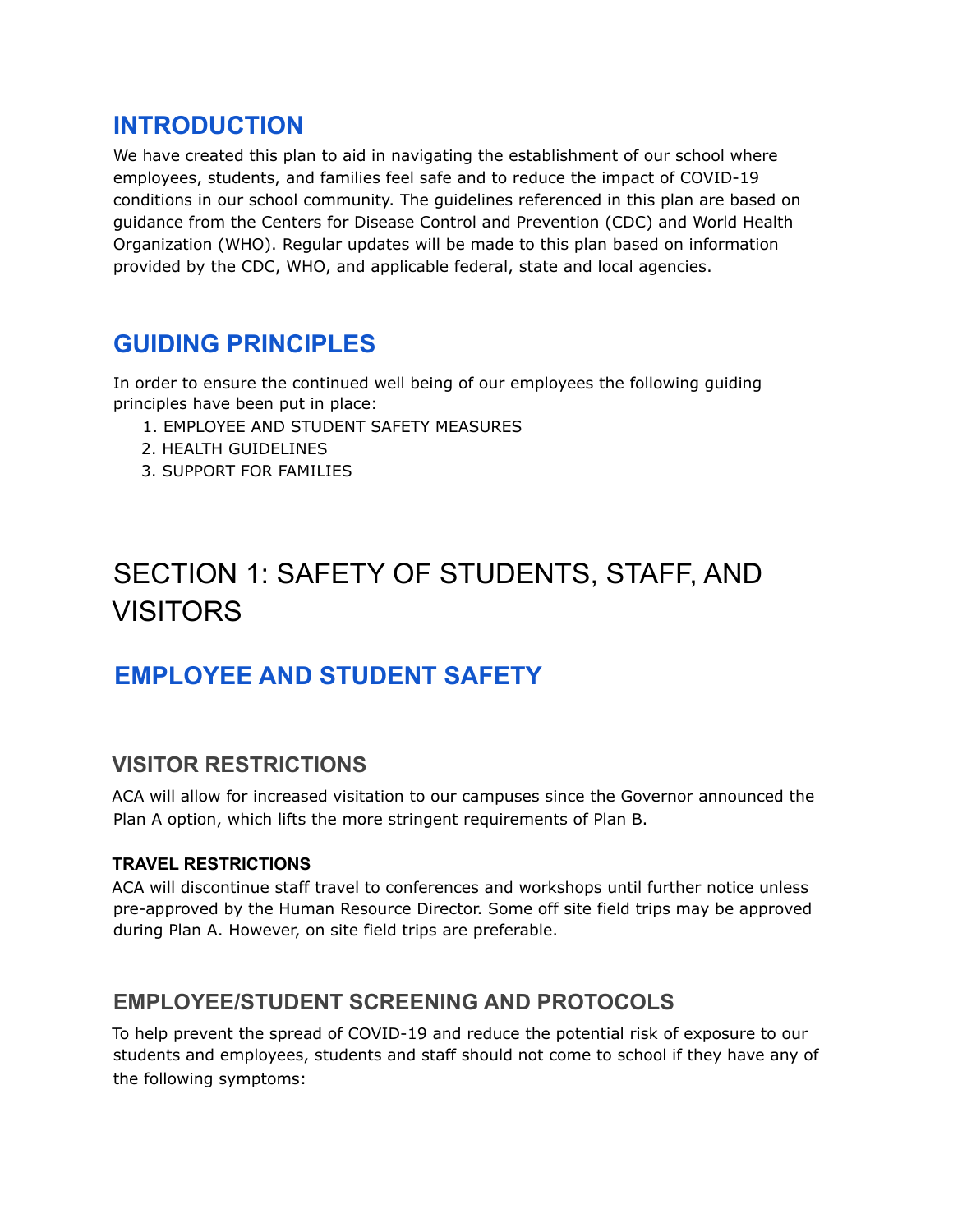- Cough
- Shortness of breath or difficulty breathing
- Chills
- Repeated shaking with chills
- Muscle pain
- Headache
- Sore throat
- Loss of taste or smell
- Diarrhea

● Feeling feverish or a measured temperature greater than or equal to 100.4 degrees Fahrenheit ● Known close contact with a person who is lab confirmed to have COVID-19

## **HEALTH PROTOCOL**

- If a student or employee becomes ill at school/work, they may be asked to leave school/work and go home or to the nearest health center.
- Students and employees returning to school/work may be asked to submit a healthcare provider's note before returning to school/work.

If you have been diagnosed with COVID19, you may return to school/work when all 3 criteria are met:

- 1. At least 24 hours have passed since recovery (no fever without the use of fever-reducing medications); and
- 2. Symptoms have improved (cough, shortness of breath, etc); and
- 3. At least 10 days have passed since symptoms first occurred
- If you have symptoms that could be COVID19 and do not get evaluated by a medical professional or tested for COVID19, it is assumed that you have COVID19 and may not return to school/work until the three criteria listed above have been met.
- If a student/employee comes into close contact with someone diagnosed with COVID19, they must remain out of school/work for 14 days since the last date of exposure unless they test positive, in which case the 3 criteria above would apply.

## **PREVENTATIVE MEASURES**

### **GUIDANCE IF EXPOSED**

While we all hope to avoid exposure to illness from COVID19, we need to be prepared for that possibility. If you or someone you've been in contact with has been exposed to the virus, our first concern is for your health and safety and the health and safety of those around you. In this rapidly changing situation, healthcare providers should have the most up-to-date information from the CDC.

Please do the following:

1. Quarantine yourself in a specific room away from others in your home 2. Contact the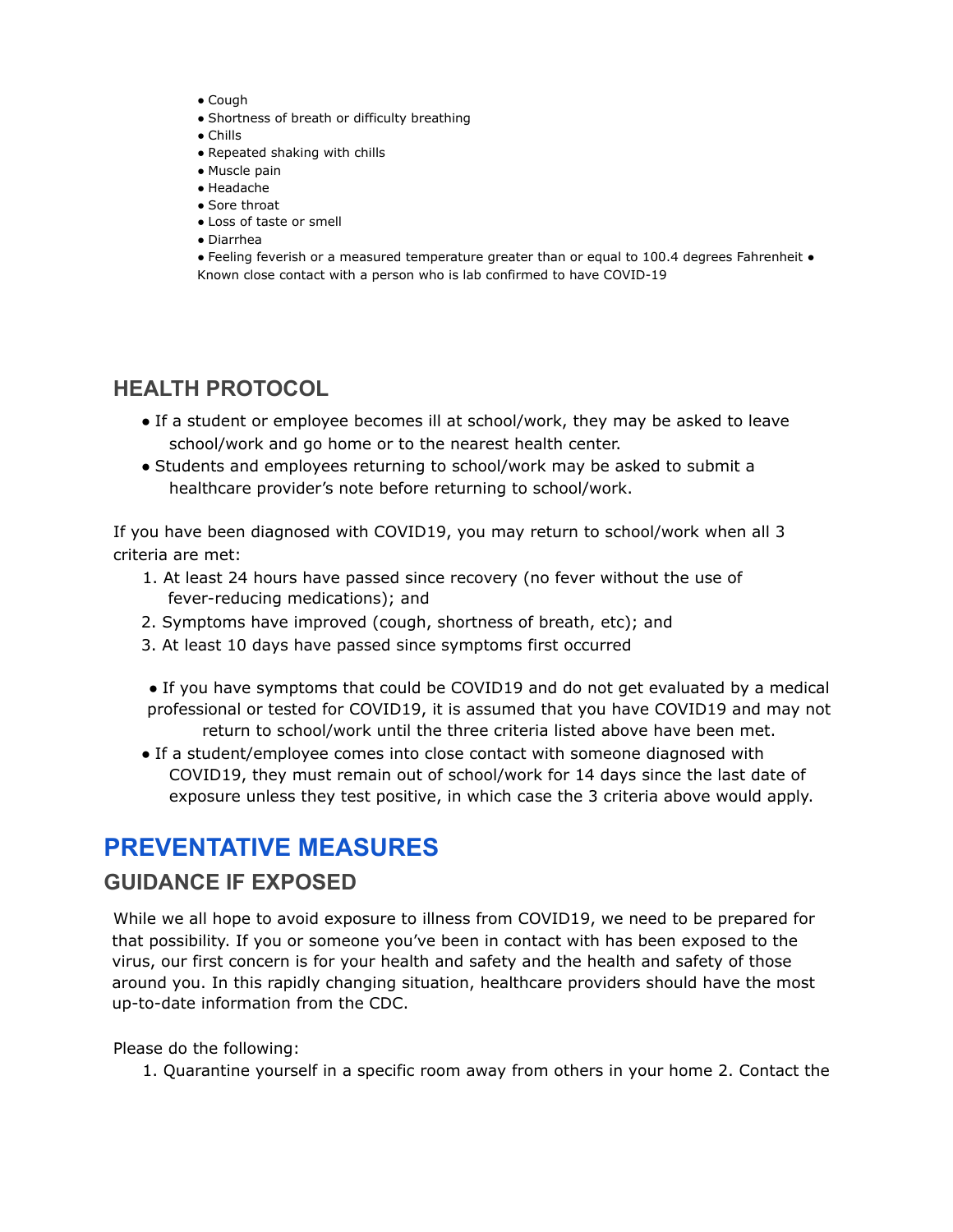following (in order of priority), let them know you have been exposed to COVID19, then follow their instructions.

- a. Your healthcare provider
- b. ACA office staff
- 3. In case of an emergency, call 911 and let them know you have been exposed to COVID19, then follow their instructions.

## **PERSONAL PROTECTIVE EQUIPMENT (PPE)**

In order to minimize exposure to COVID-19, PPE is required for students and staff to prevent certain exposures. PPE can include:

#### **Masks: The ACA Board of Directors voted in favor of a mask optional policy. This policy requires a monthly vote by the Board of Directors.**

Students and Staff are encouraged to:

● Wash hands often with soap and water for at least 20 seconds. Use hand sanitizer with at least 60% alcohol if soap and water are not available  $\bullet$ Avoid touching eyes, nose, and mouth

● Cover mouth and nose with a tissue when you cough or sneeze or use the inside of your elbow

## **PERSONAL WORKSPACE/CLASSROOM**

Staff is required to disinfect their own personal workspace and classroom surfaces (spray disinfectant on student desks when exiting the classroom, teacher desk, door handles, phone, etc) throughout the day, giving special attention to commonly touched surfaces.

## **SHARED WORKSPACE**

Employees are encouraged to disinfect their own workspace multiple times throughout the day, giving special attention to commonly touched surfaces. ACA has alcohol-based hand sanitizers throughout the workplace and in common areas. Cleaning sprays and wipes are also available to clean and disinfect frequently touched objects and surfaces such as telephones and keyboards. The ACA Custodial Team will clean all workspaces at their designated cleaning time.

*Please note that proper equipment such as acceptable disinfectant and PPE should be used when cleaning classrooms/workspaces.*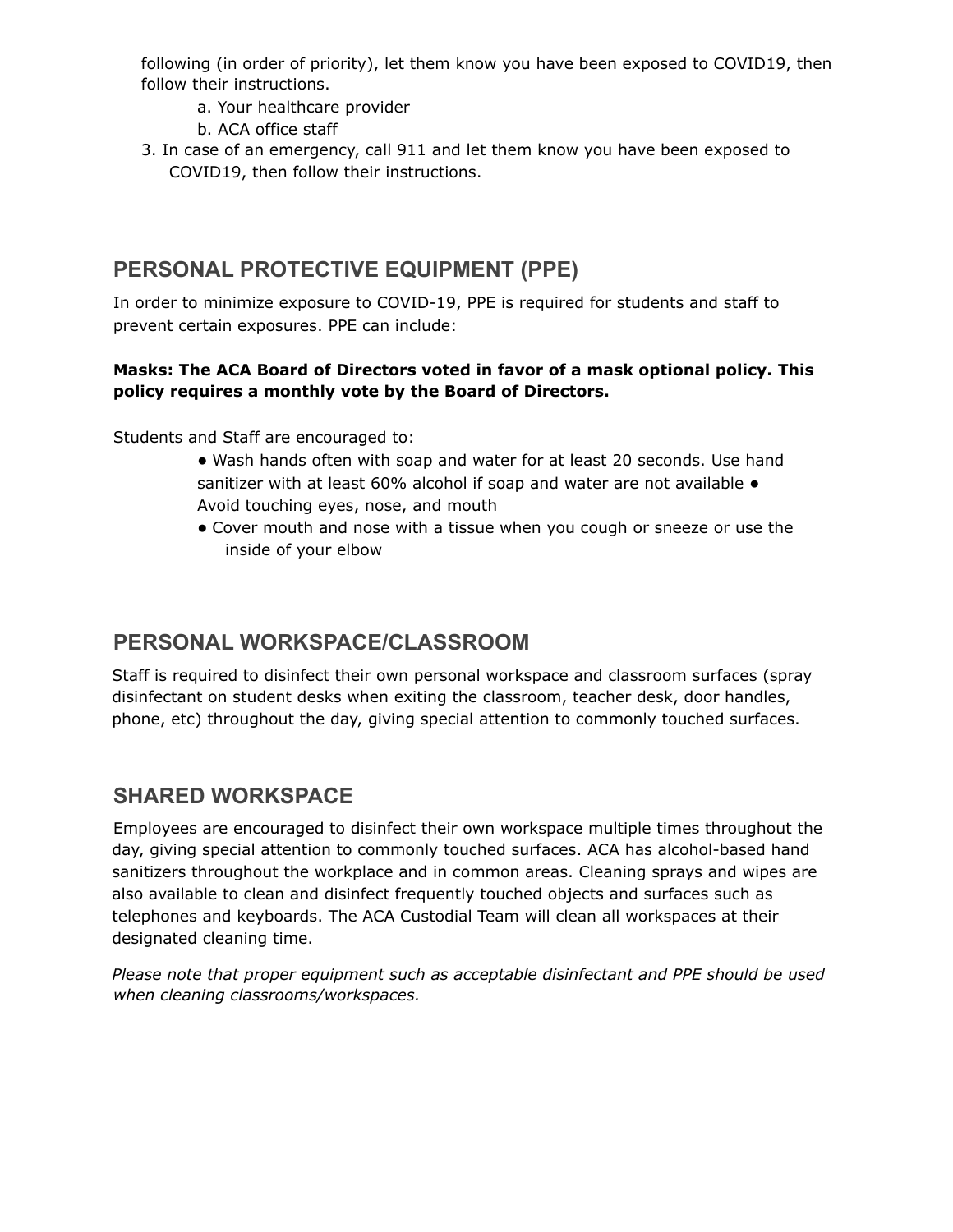## **FACILITIES CLEANING**

The safety of our students and employees is our first priority. Upon opening, our school has been completely cleaned and disinfected and we will continue to adhere to all necessary safety precautions. In addition to the deep clean of the office and school before employees and students attend, the cleaning steps outlined below are to be taken to disinfect workplace surfaces, chairs, tables, etc. to protect employees and students and reduce the risk of spread of infection. We will require employees to maintain this safety standard by continuously cleaning and disinfecting based on the frequency stated below.

| <b>Workspaces</b>                     | Classrooms, Offices                                                             | At the end of each use/day                       |
|---------------------------------------|---------------------------------------------------------------------------------|--------------------------------------------------|
| <b>Appliances</b>                     | Refrigerators,<br>Microwaves,<br><b>Coffee Machines</b>                         | Daily                                            |
| <b>Electronic</b><br><b>Equipment</b> | Copier machines,<br>Shared computer<br>monitors, TV's,<br>Telephones, keyboards | At the end of each use/day<br>and/or between use |
| <b>General Used</b><br><b>Objects</b> | Handles, light<br>switches, sinks,<br>restrooms                                 | At least 4 times a day                           |
| <b>Buses</b>                          | Bus seats,<br>handles/railing,<br>belts, window<br>controls                     | At the end of each use/day                       |
| <b>Common Areas</b>                   | Staff Areas, Gyms,<br>Common Areas                                              | At the end of each use/day;<br>between groups    |

## **GENERAL DISINFECTION MEASURES**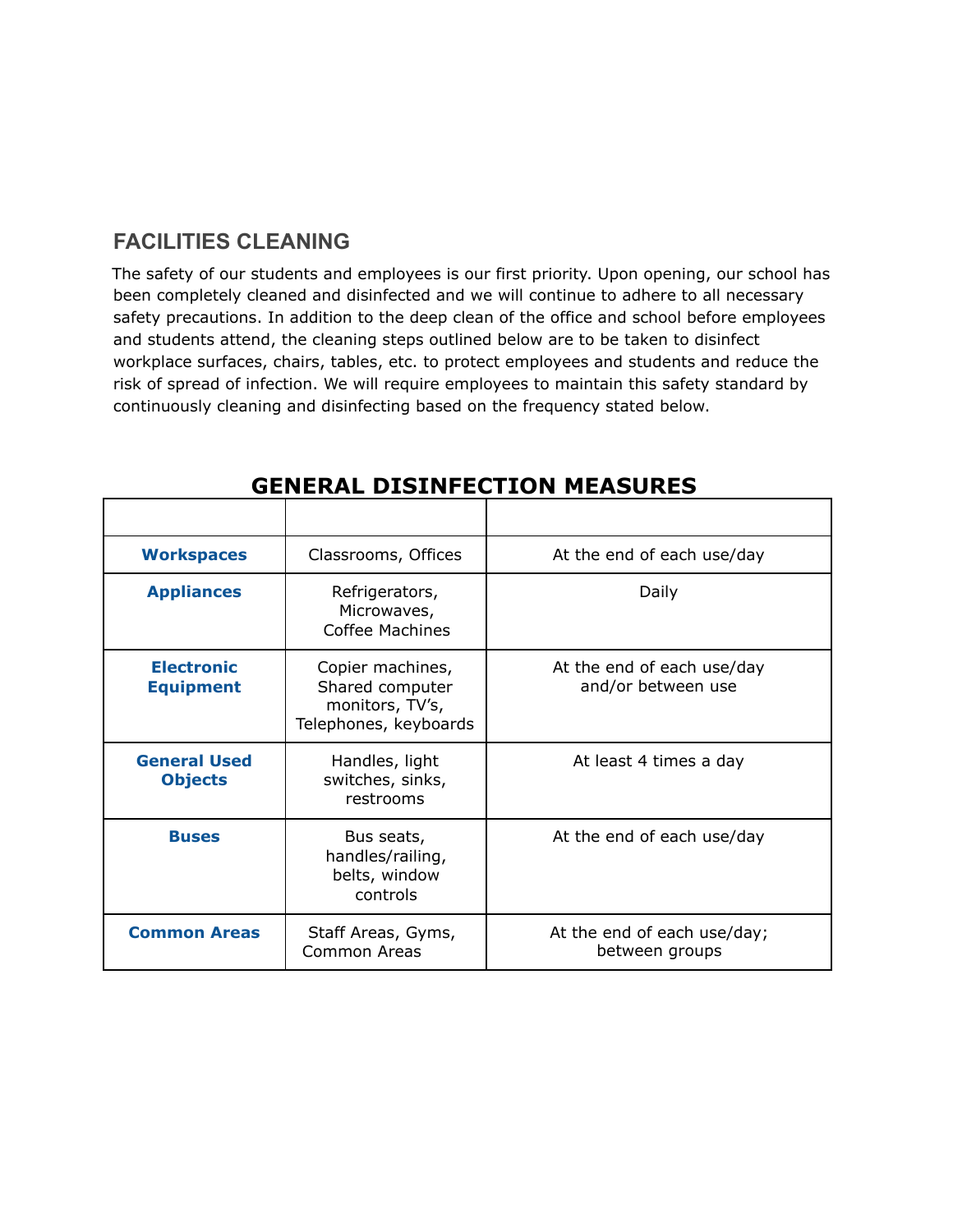# **DEEP CLEANING AND DISINFECTION PROTOCOL**

Deep cleaning is triggered if an active student or employee is identified as positive for COVID19 based on testing. Staff and parents of students who have been identified as close contacts will be notified that a positive case has been reported. ACA will contact DHHS for detailed guidance.

## **PREVENTIVE MATERIAL INVENTORY**

- 1. ACA will maintain an adequate supply of soap, disinfectant, hand sanitizer, paper towels, and tissues.
- 2. Masks are available upon request.
- 2. ACA will maintain an adequate supply of gloves and other protective gear 4.

# **BUS DRIVERS/BUS PROTOCOLS**

Bus drivers or custodial staff must disinfect the buses at a minimum:

- 1. Right before starting a route to pick up students
- 2. Right after the morning and afternoon routes

Bus drivers must not report to work if they suspect they are sick or if they have symptoms such as fever or difficulty breathing, or have been in contact with other people who have any confirmed respiratory illness or disease.

# **RESTROOM USAGE DURING THE WORK/SCHOOL DAY**

Maximum capacity in restrooms is 1. Supplies for employees to clean up after themselves are provided in staff only restrooms.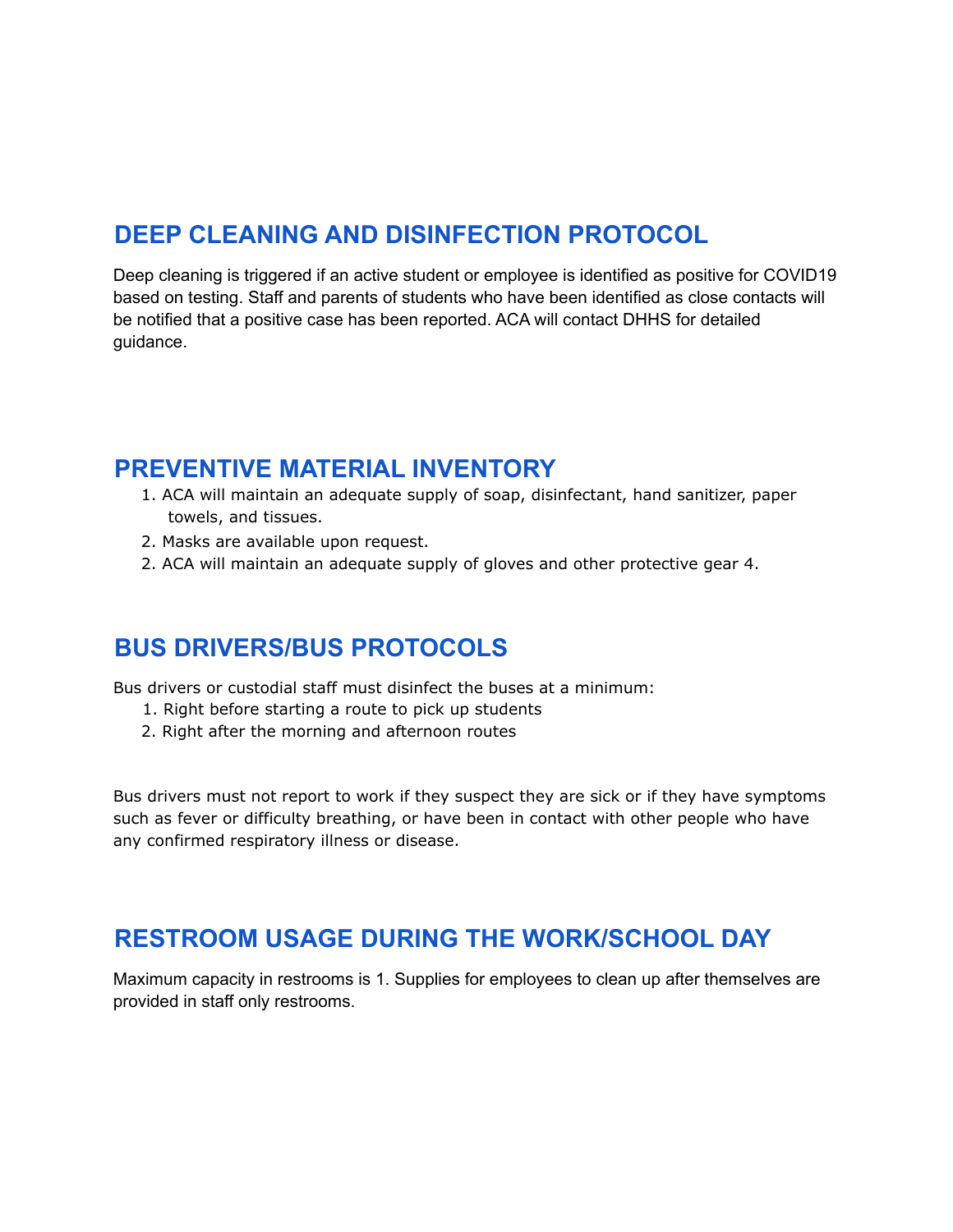# **SOCIAL-EMOTIONAL WELL-BEING OF STUDENTS AND STAFF**

The guidance counselor will develop videos and resources for parents and teachers to access. The counselor will work with students individually or in small groups to address any well-being needs. The counselors will develop a student and staff survey. This survey will allow for individuals to give feedback on how to develop a stronger outreach program and support their needs. The social-emotional focus of the Glasser Quality School model will teach students about resilience and forming strong relationships; this will also aid in managing any COVID19 social-emotional consequences.

# **STAFF TRAINING**

1. **Pre-return to school training**

Presented remotely to ensure understanding and preparedness to align with this manual

#### 2. **First Day Training/Orientation**

Align local protocols and procedures with this manual; meeting area must adhere to social distancing protocols

#### **3. Cleaning Crew Protocols**

Disinfection methods, comprehensive cleaning training

It is very important that all employees understand the safety requirements, protocols and expectations to ensure everyone and their communities stay safe and prevent the spread of the virus.

We will structure the training plan to effectively disseminate information to all teams and audiences.

# **COMMUNICATION METHODS**

To stay updated on the most up-to-date information:

- 1. Teachers, students, and parents need to check their email often.
- 2. Visit our school website and the COVID19 Dashboard.
- 3. Follow our social media platforms.

# **II. ACADEMICS AND VIRTUAL LEARNING**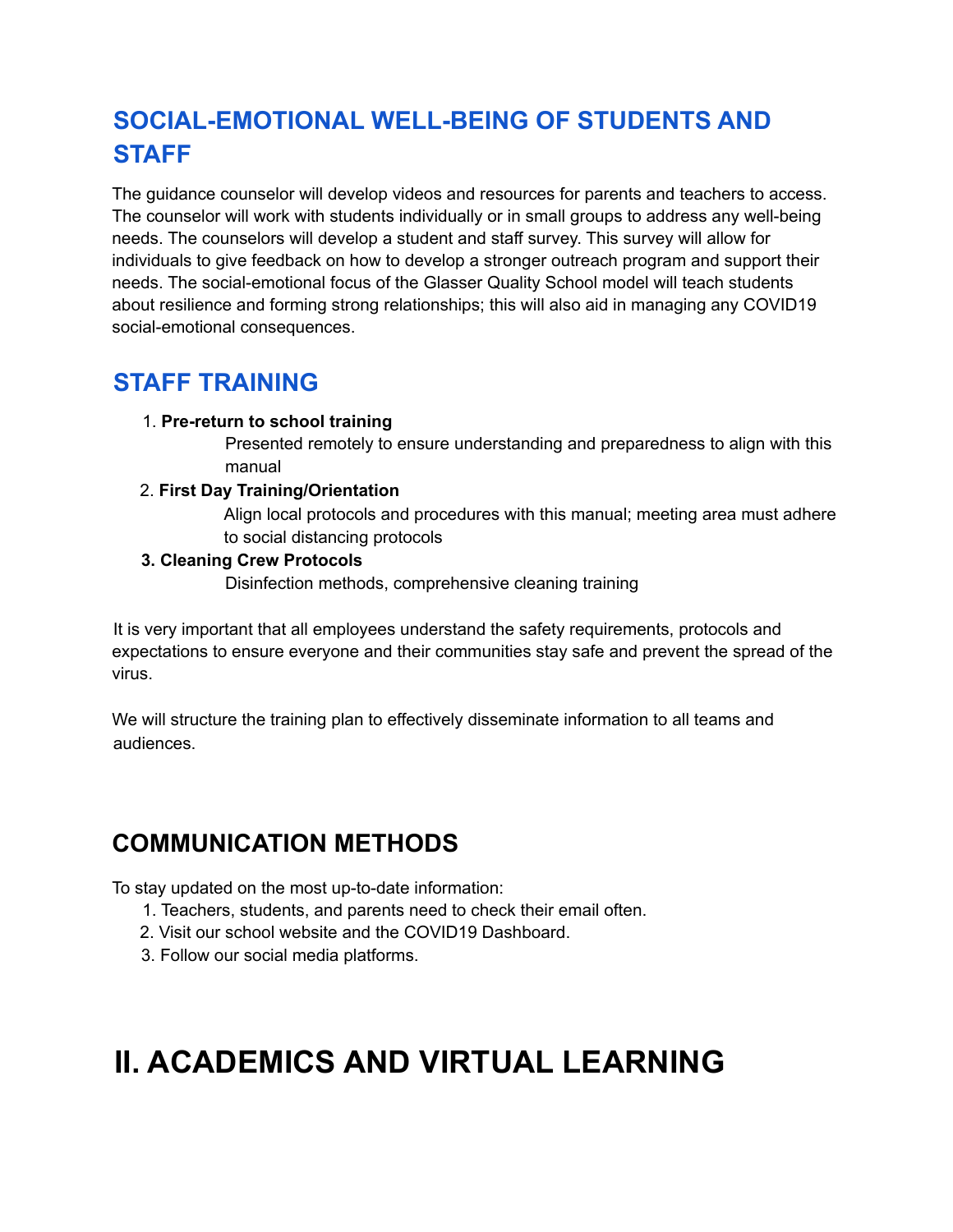#### **1. Optimize Professional Development**

Tasks: Develop a plan for professional development for our staff for:

- 1. The addition of summer days to staff calendar for training
- 2. August professional development
- 3. Professional learning opportunities during the school year

A professional development survey will be developed to gain interests and needs from our staff as to what training they may need. We also are interested in gaining information to see what training teachers are able to develop for their peers.

#### **2. Optimize Instructional Services**

**Instructional Gaps:** We will take the data from the baseline assessment to determine where the gaps are with each student.

**Scope and Sequence:** Our scope and sequence will integrate the previous grade level standards with our BOY instruction to ensure standards presented in the Spring are mastered.

**At Home Learning Packets, Remote Learning in case of quarantine/weather:** Should this ever happen again, we would like our instruction to be uniform across the board. ACA has created packets for each grade level that we would use as "Emergency Go-Packets." We decided using ACA resources would eliminate the constant change and confusion for parents and teachers. It would also give administrators instant access to download extra copies should the need arise. We can convert these packets to digital copies for Google Classroom as well.

Remote learning for quarantine of individual students will be asynchronous. If a classroom is quarantined or there is a remote learning day due to weather, there will be at least one live virtual instruction scheduled.

#### **Remote Learning Schedule Plan A (sample):**

8:30-8:45 Daily welcome 8:45-9:15 Literacy lesson 9:15-9:25 BREAK 9:25-9:40 Literacy practice 9:40-10:00 Math lesson 10:00-10:20 PE video 10:20-10:50 Math practice 10:50-11:15 Science 11:15-11:45 Social Studies 11:45-12:45 Lunch/Recess 12:45-1:15 Handwriting practice

Fridays will include Choice Time/PE/Guidance with at least one live session. Zoom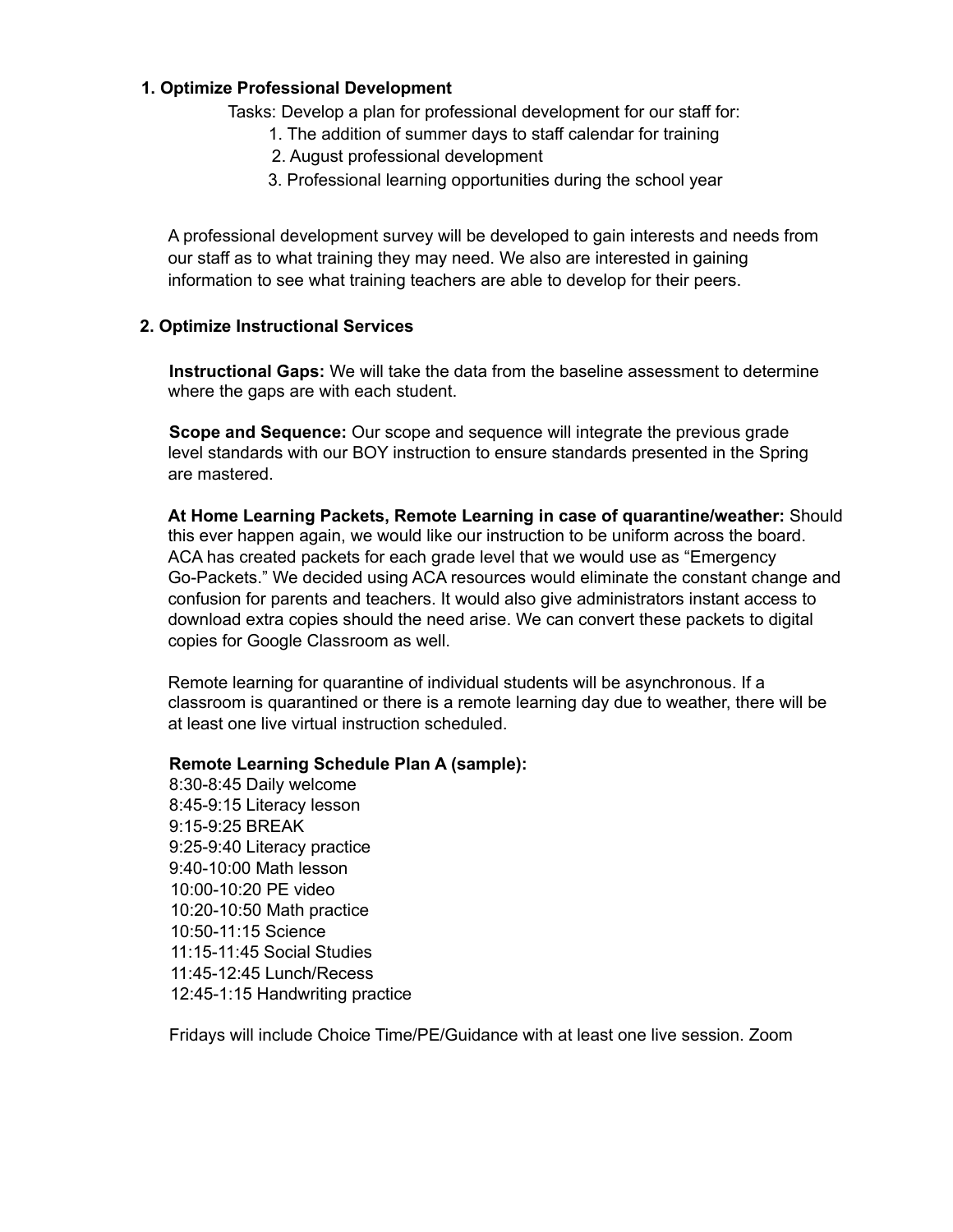with instructor check-in/small group work teacher will schedule one per week.

#### **3. Optimize Facility, Safety, and Security**

• ACA continues to develop the plan for students and staff in the buildings and updatel safety protocols.

#### **4. Optimize All Available Resources**

• A needs assessment was created to help the school understand the technology needs of the families. Grants were obtained to purchase any additional technology components for student use while at home.

#### **5. Optimize Student Services**

• This committee is made up of our Guidance Counselor and EC Coordinator. They will serve to develop better systems to address the social-emotional well-being of our students. In addition, they will work to address any parent concerns with special education and 504 services.

# **GRADING POLICY**

#### Grading and Attendance

To receive credit and attendance for the grades offered at ACA this school year students are expected to complete assignments. The grading policy is located in the student handbook.

#### **Attendance**

.

Attendance will be taken each day. Submission of assignments or two-way communication is necessary to count a student present. This can be through email, Zoom, phone call, etc.

## **RECEIVING AND RETURNING STUDENT WORK IF ACA CLOSES**

In the event that the school has to close in, we will follow the guidelines below for receiving and returning student work.

In an effort to cut down on paper packets, the ACA is using Google Classroom. Google Classroom will be another communication method for parents to be able to contact the classroom teachers.